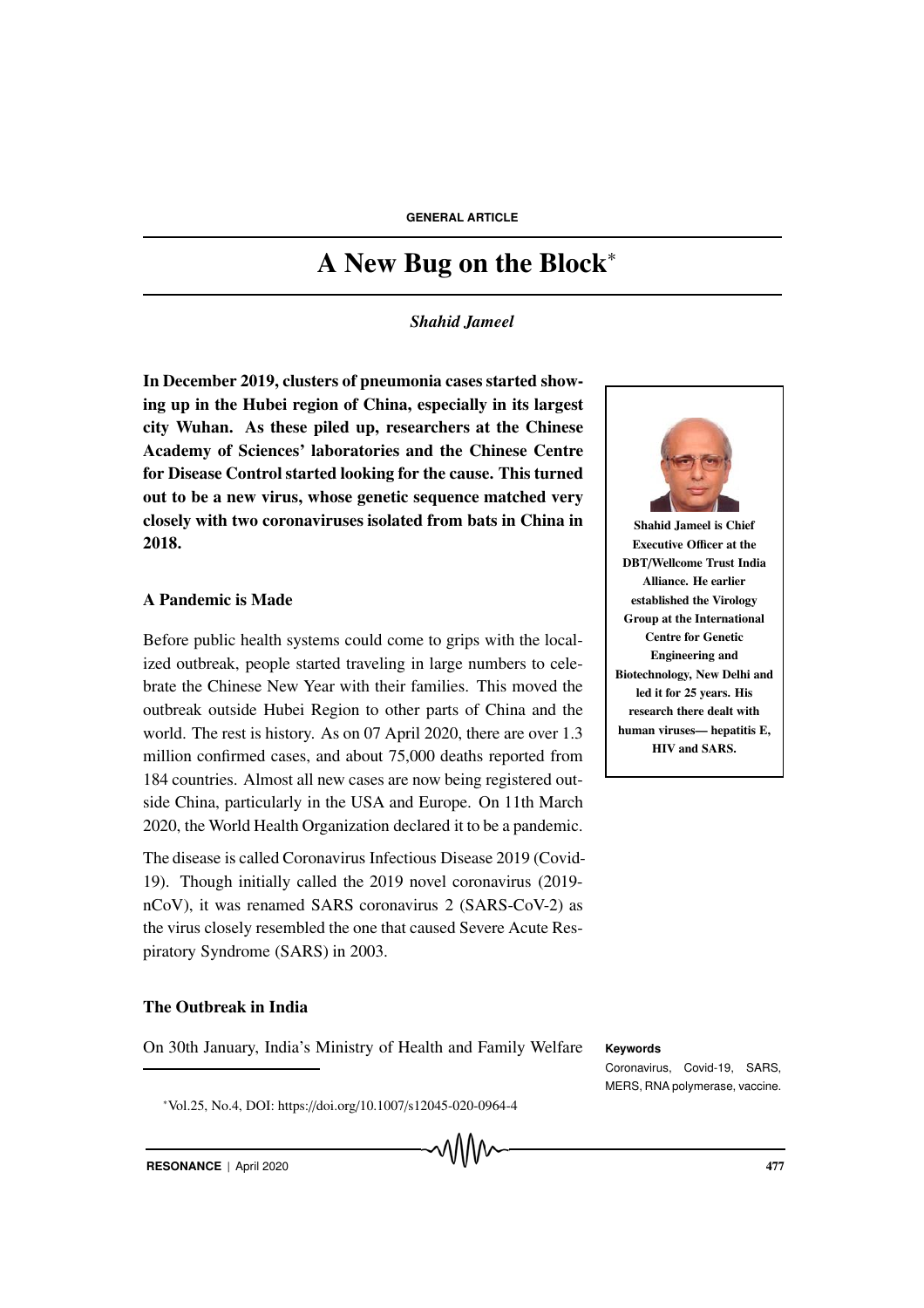#### **GENERAL ARTICLE**



Figure 1. Growth of Covid-19 cases in India, as on 07 April 2020 (Source: http://91-divoc.com/).

There are widely varying estimates for how long the pandemic would continue in India and how many people are likely to get infected. confirmed the infection in a student from Wuhan University, who came home to Kerala. There are now more than 4800 confirmed cases and 136 deaths reported in India. Though the outbreak was initially slow, the cases in India are now doubling every 4 to 5 days (*Figure* 1). The Government of India has imposed a 3-week nationwide lockdown to reduce transmission. It remains to be seen how well this strategy will work, and if further national, state or region-centric lockdown would be required.

There are widely varying estimates for how long the pandemic would continue in India and how many people are likely to get infected. A model from the Center for Disease Dynamics Economics and Policy at Princeton University, USA, suggests that 30 to 40 crore Indians may get infected by July this year. While most of these cases will be mild, about 1 crore may be severe, and about 20 to 40 lakhs may require hospitalization. Another model by the COV-IND-19 group at the University of Michigan, USA, suggests 13,000 to 21 lakh infections and about 4,000 to 60,000 deaths as best and worst-case scenarios. Most public health experts agree that the period from mid-April to mid-May would be critical for India and that the outbreak would continue till at least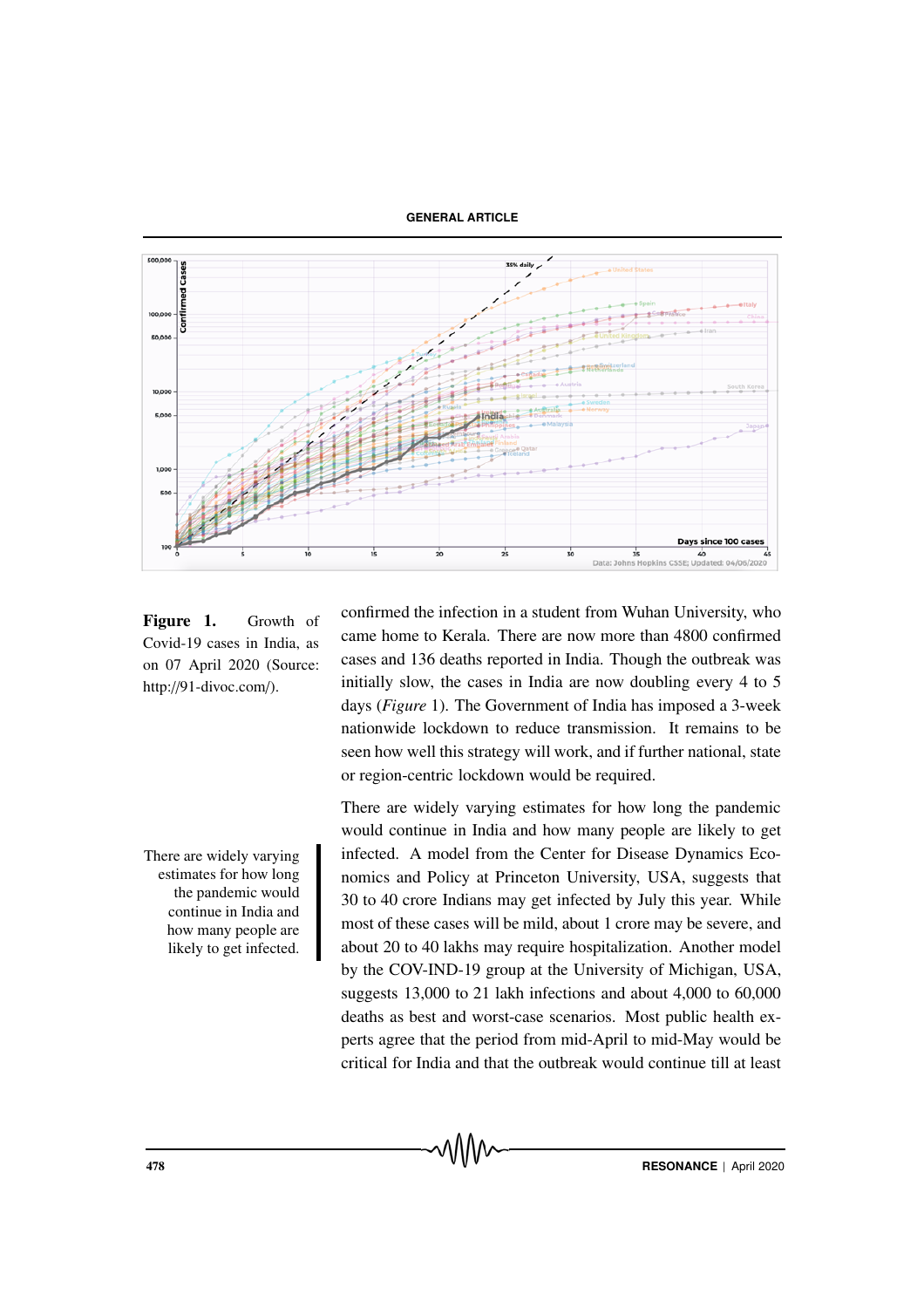July with the possibility of a rebound in November/December.

#### The Biology of Coronaviruses

Coronaviruses are a group of viruses identified by their crownlike (corona) appearance under a microscope. Members of this family of viruses are known to infect and cause disease in animals and humans. Earlier, six other coronaviruses including the 2003 Severe Acute Respiratory Syndrome (SARS) and the 2012 Middle East Respiratory Syndrome (MERS) viruses, were known to cause disease in humans. Since the SARS outbreak in 2003, Since the SARS scientists have discovered a large number of SARS-related coronaviruses from their natural hosts—bats. Previous studies have shown some of these bat coronaviruses to have the potential to infect humans. The SARS-CoV-2 virus appears to have evolved from one of those.

The SARS-CoV-2 virus particle is about 90 nm in size, about a million times smaller than the cells that it infects. It carries an RNA genome of about 29,000 nucleotides tightly packed over a scaffold of the viral nucleocapsid protein. This makes the core of the virus, which is then packaged inside a membrane made of lipids and other proteins. The lipid membrane breaks up with soap and water, which is why hand washing protects from infection. The membrane is decorated with three other proteins—the spike protein that sticks out to give a crown-like appearance and the envelope and membrane proteins that sit between the spikes (*Figure* 2).

The first contact between the virus and its target cell is made by the spike protein binding to a protein called ACE2 found on the surface of human cells, particularly those in the respiratory tract. Once attached, an enzyme TMPRSS2 present on the cell surface cuts the spike protein leading to the fusion of the viral and cellular membranes and delivery of the particle into a subcellular compartment called the endosome. Acidification of these endosomes leads to the fusion of the viral and endosomal membranes and the release of the viral RNA into cells. Once released, the outbreak in 2003, scientists have discovered a large number of SARS-related coronaviruses from their natural hosts—bats. Previous studies have shown some of these bat coronaviruses to have the potential to infect humans. The SARS-CoV-2 virus appears to have evolved from one of those.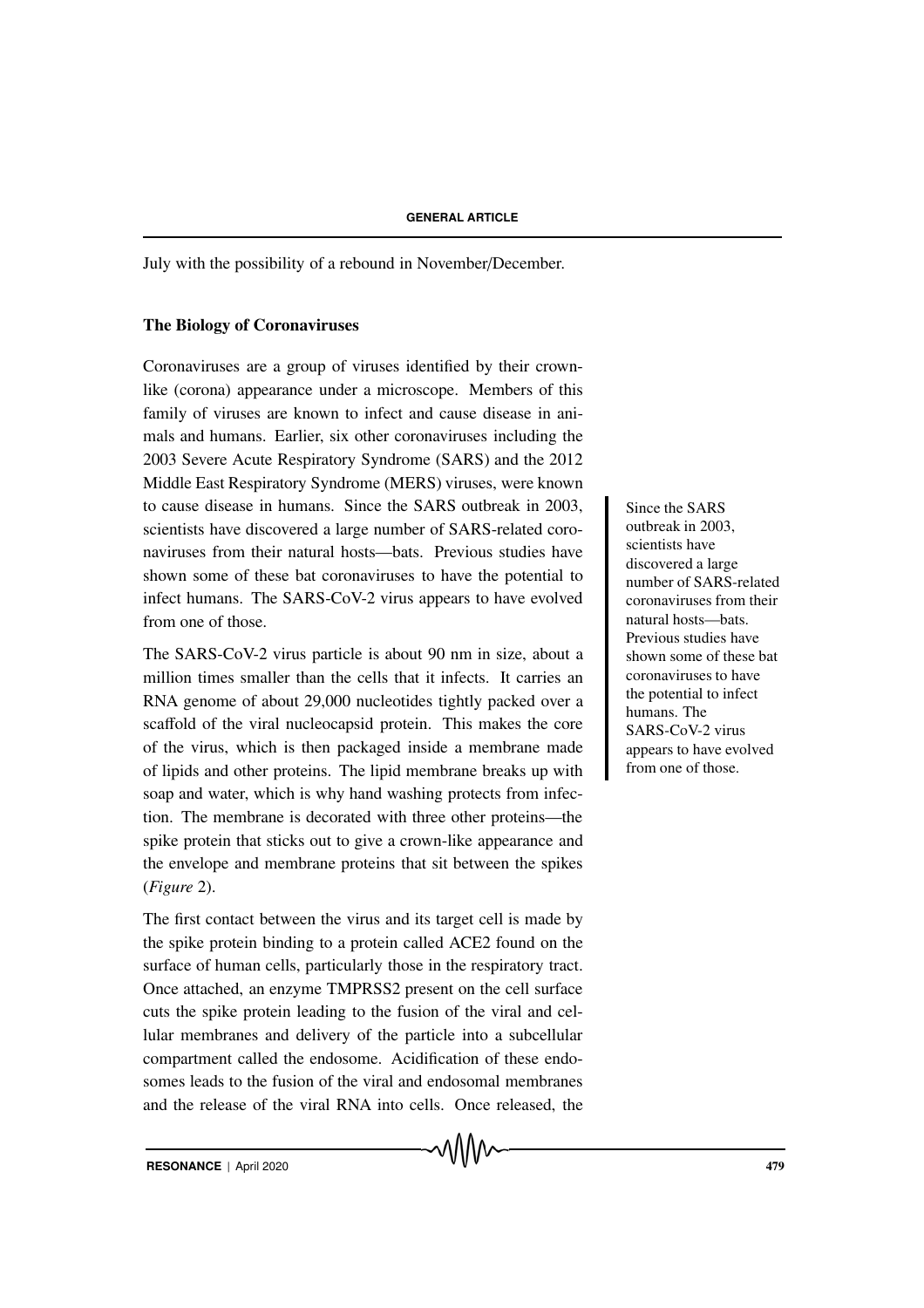#### **GENERAL ARTICLE**



Figure 2. A drawing showing the architecture of a coronavirus.

RNA is translated into proteins—4 structural proteins, 8 accessory proteins, and a very large replicase or RNA dependent RNA polymerase (RdRp) complex, which is further processed by a viral protease. The RdRp replicates the viral RNA genome to produce more RNAs and through it more proteins. These rounds of amplification produce many new virus particles that are released from infected cells. See *Figure* 3 for an illustration.

# Testing for Covid-19

The test widely used at this time is called a reverse transcription-polymerase chain reaction (RT-PCR) test. It detects the viral RNA in multiple steps. The test widely used at this time is called a reverse transcriptionpolymerase chain reaction (RT-PCR) test. It detects the viral RNA in multiple steps. Usually, nasal aspirates and throat swabs are taken since these are body sites where the virus resides and can be sampled in a non-invasive manner. But lung aspirates, sputum, and blood are also used for testing.

Total RNA is extracted from the sample using chemicals that break open the virus, and this RNA is made into a DNA copy (cDNA) using an enzyme called reverse transcriptase. This enzyme itself comes from other viruses called retroviruses. The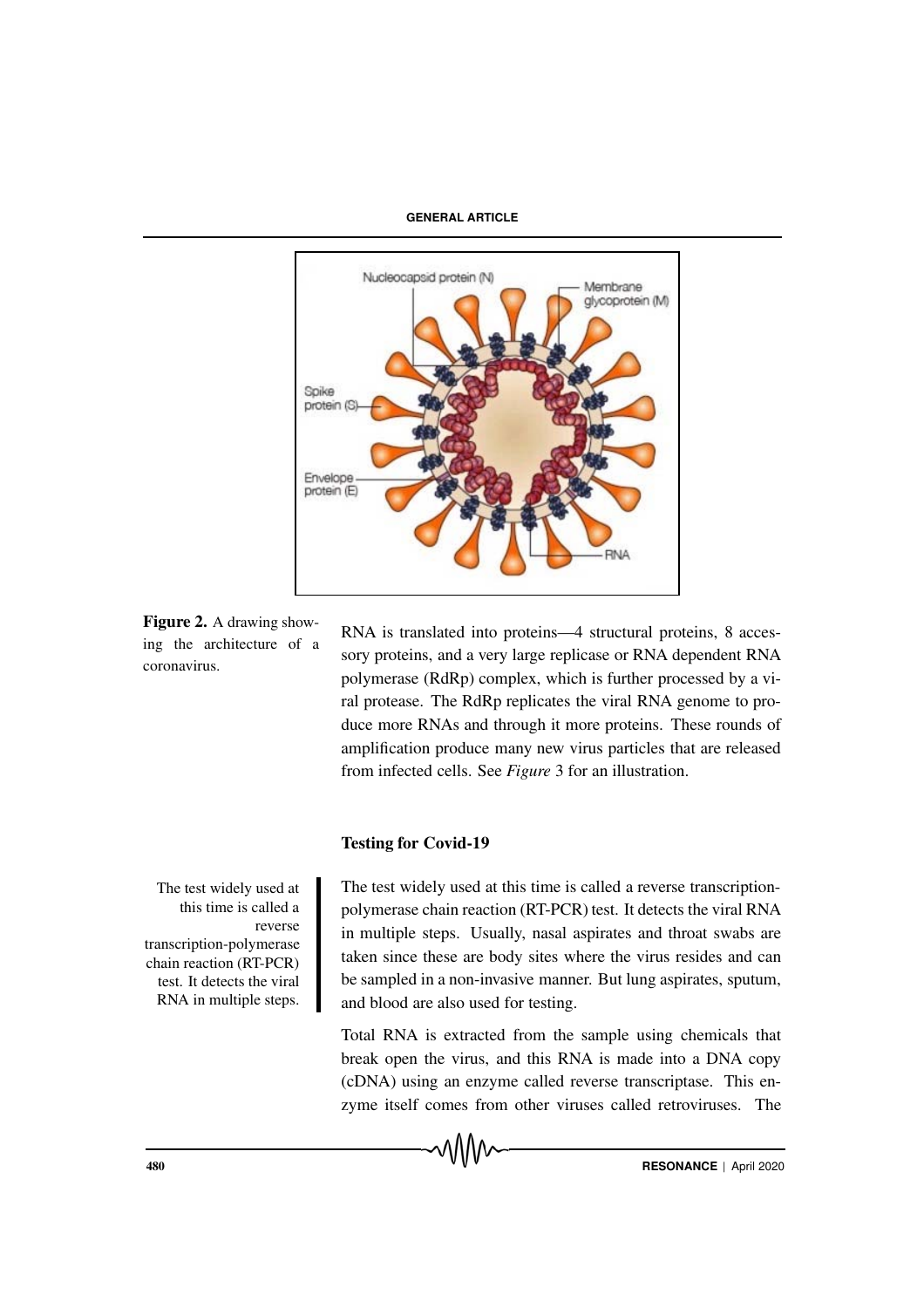

![](_page_4_Figure_1.jpeg)

cDNA is then amplified using a process called polymerase chain reaction (PCR), which was discovered in the 1980s. This process uses small bits of single-stranded DNA called primers, which are specific for the SARS-CoV-2 sequence, and a heat-stable enzyme called Taq polymerase to make multiple copies of the cDNA in a very short time. The amplified DNA, which is representative of the viral RNA in the starting sample, is quantified in real-time using a fluorescent dye and compared to negative and positive controls. Starting with total RNA, all the steps from cDNA synthesis to the detection of amplified DNA are carried out in a closed tube inside a real-time PCR machine. It takes a few hours from start to finish, and multiple samples can be analyzed simultaneously.

New testing methods, especially faster ones are being developed.

Figure 3. A view of the life cycle of SARS-CoV (Source: *Emerging Microbes and Infections*, 1(8): e13, Aug 2012).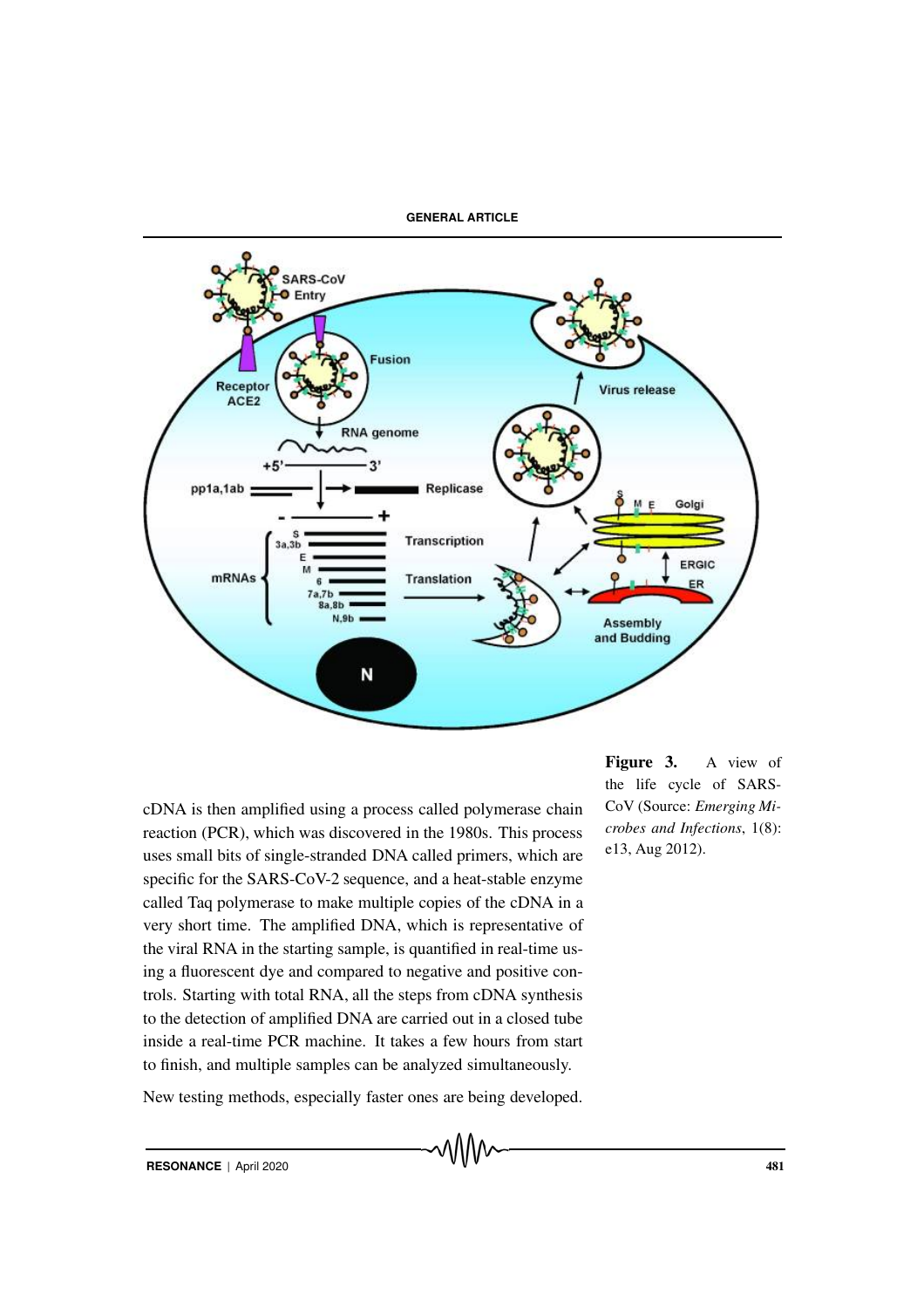Traditional tests to detect viral proteins (antigen) and antibodies produced in infected people in response to infection are also being developed for Covid-19; these are not yet available for wider use.

### Drugs to Treat Covid-19

There are currently no approved drugs to treat Covid-19. However, various experimental therapies are being tried in China, Europe, and the USA.

This virus's life cycle can be interrupted at various points. The most obvious target is the replicase since this enzyme is missing from the host cells, which have no interest in replicating their RNA. Nucleotide analogues used as anti-HIV drugs together with protease inhibitors have been tried with some degree of success. A drug that has attracted much attention is Remdesivir, which was originally developed for Ebola but has shown efficacy against other RNA viruses, including the SARS virus. It blocks SARS-CoV-2 as well and is now being tested for its efficacy in patients. Another drug being tested is an influenza drug called Favipiravir, which also interferes with the process of making new RNA molecules.

The malaria drug Chloroquine has shown therapeutic value in limited numbers of patients. Chloroquine prevents acidification of endosomes and is known to have broad effects on many viruses that follow the endosome route into cells. The US Federal Drug Administration (FDA), as well as the Government of India, have allowed it to be used in clinical trials as an experimental drug in Covid-19 patients.

Not all drugs work by targeting the virus. Some like interferons work by enhancing the innate immune response and have shown limited efficacy in Covid-19 patients. The virus can also cause damage to the lungs by hyperactivating the immune system's inflammatory response. A molecule called interleukin-6 is involved, and an antibody (Actemra; Tocilizumab) that blocks its receptors on cells has shown therapeutic effect.

About 70 existing drugs and novel chemical entities have been

**AS2 RESONANCE** | April 2020

There are currently no approved drugs to treat Covid-19. However, various experimental therapies are being tried in China, Europe, and the USA.

The malaria drug Chloroquine has shown therapeutic value in limited numbers of patients. Chloroquine prevents acidification of endosomes and is known to have broad effects on many viruses that follow the endosome route into cells.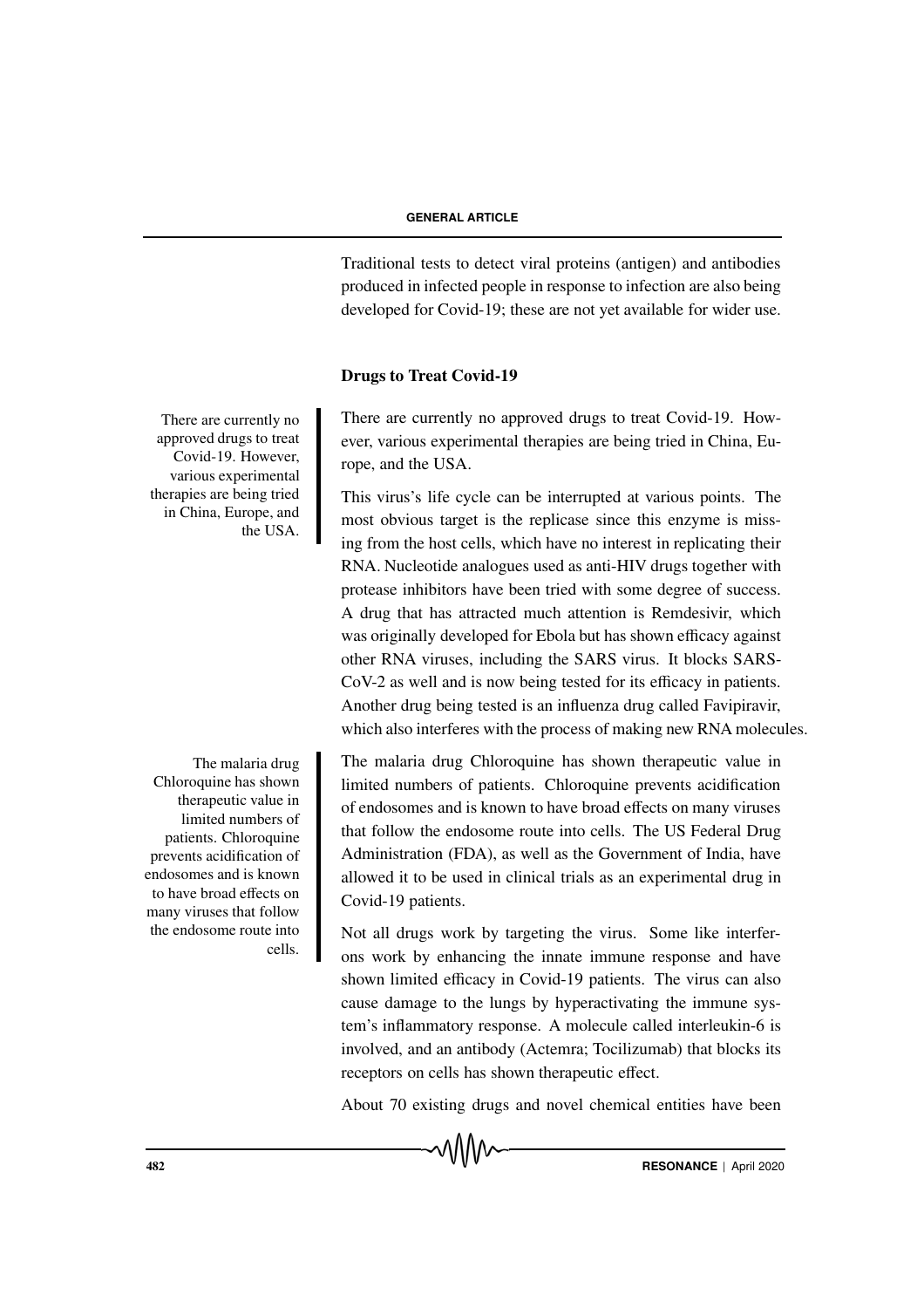identified that may be effective in treating Covid-19. Some of these are already used to treat other diseases, and repurposing them to treat Covid-19, would be faster than developing a drug from scratch.

### Covid-19 Vaccines

A vaccine is a substance that resembles the disease-causing agent (the virus in this case) but does not cause disease. It trains the body's immune system to recognize and kill the virus and creates a memory for the future. There are multiple ways to make viral vaccines. For a killed vaccine, the virus is grown in culture, purified and inactivated with chemicals, for example, the injectable polio vaccine. The virus can be weakened by repeated culture or by genetic means to develop an attenuated strain, such as the one used in the oral polio vaccine. One of the viral surface proteins can also be produced artificially and used to raise immunity, as is the case with the hepatitis B vaccine.

Over 40 different candidate vaccines are already in development Over 40 different for Covid-19. These include an inactivated vaccine being developed in China (Sinovac) using purified SARS-CoV-2, killed with formaldehyde. A genetically engineered strain of SARS-CoV-2 that replicates very poorly is being developed by Codagenix, a US-based company in partnership with the Serum Institute of India (Pune), as a live attenuated vaccine. An experimental vaccine called mRNA-1273 was developed by Moderna, a US biotechnology company and the National Institutes of Health (NIH), USA. A Phase 1 study to evaluate its safety and its ability to raise immune responses in humans was started recently. This vaccine has made history for being the quickest from a virus sequence to start off clinical trials in about two months.

It takes years to develop a vaccine, first in the laboratory, then manufacturing stable and highly pure products to be tested in animals and humans. The Covid-19 vaccine has been fast-tracked into humans with parallel testing in animals. Still, it may take about 18 months for the clinical trials to show whether it is safe candidate vaccines are already in development for Covid-19. These include an inactivated vaccine being developed in China (Sinovac) using purified SARS-CoV-2, killed with formaldehyde.